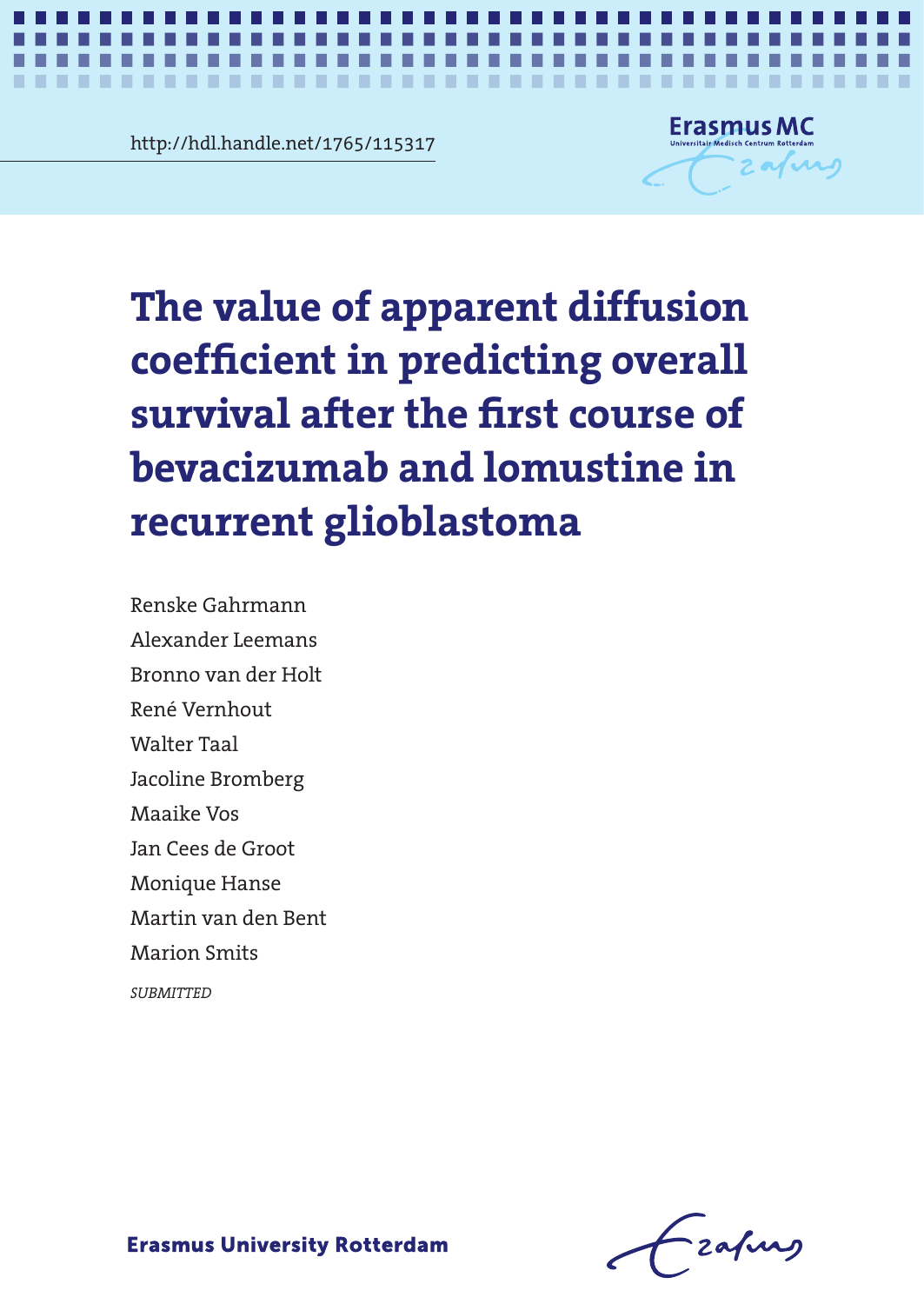## **Abstract**

Purpose: To investigate the value of apparent diffusion coefficient (ADC) histogram analysis to predict overall survival (OS) after the first treatment course of bevacizumab and/or lomustine in recurrent glioblastoma.

Materials and Methods: Patients (n=148) were included from the board-approved multicenter BELOB-trial and informed consent was acquired. Standardized MRI-scans from baseline and 6-week follow-up were retrospectively analyzed. Volumes of interest (VOIs) of enhancing and non-enhancing lesions were drawn on 3D T1w postcontrast and FLAIR images and co-registered with ADC-maps. Patients with missing MRI-data or small lesions (<0.2cm<sup>3</sup>) were excluded. Unimodal ADC-histogram parameters were derived per VOI. From exploratory analyses of each histogram parameter performed in all treatment groups together, ADC<sub>min</sub> was found to be most promising in predicting OS and was further analyzed using cox-regression analysis. The optimum cut-off value for predicting OS was determined in a multivariate analysis.

Results. Change in ADC<sub>min</sub> in enhancing lesions was analyzed in 108 patients. A decrease of >27.5% resulted in significantly better OS when looking at all treatment arms together (HR=0.572, p=.007), both bevacizumab-treated groups (n=72) (HR=0.452, p=.002), and in the combination-treatment arm (n=38) (HR=0.287, p=.001). After correcting for WHO performance status, corticosteroid use, and baseline enhancing volume, results remained significant: HR=0.482 (p=.001), HR=0.415 (p=.001), and HR=0.250 (p<.001) respectively. No significant differences in OS were found in the monotherapy arms, nor in the non-enhancing lesions.

Conclusion. Decrease in  $ADC_{min}$  in enhancing recurrent glioblastoma treated with bevacizumab and lomustine was associated with significantly better OS.

frafing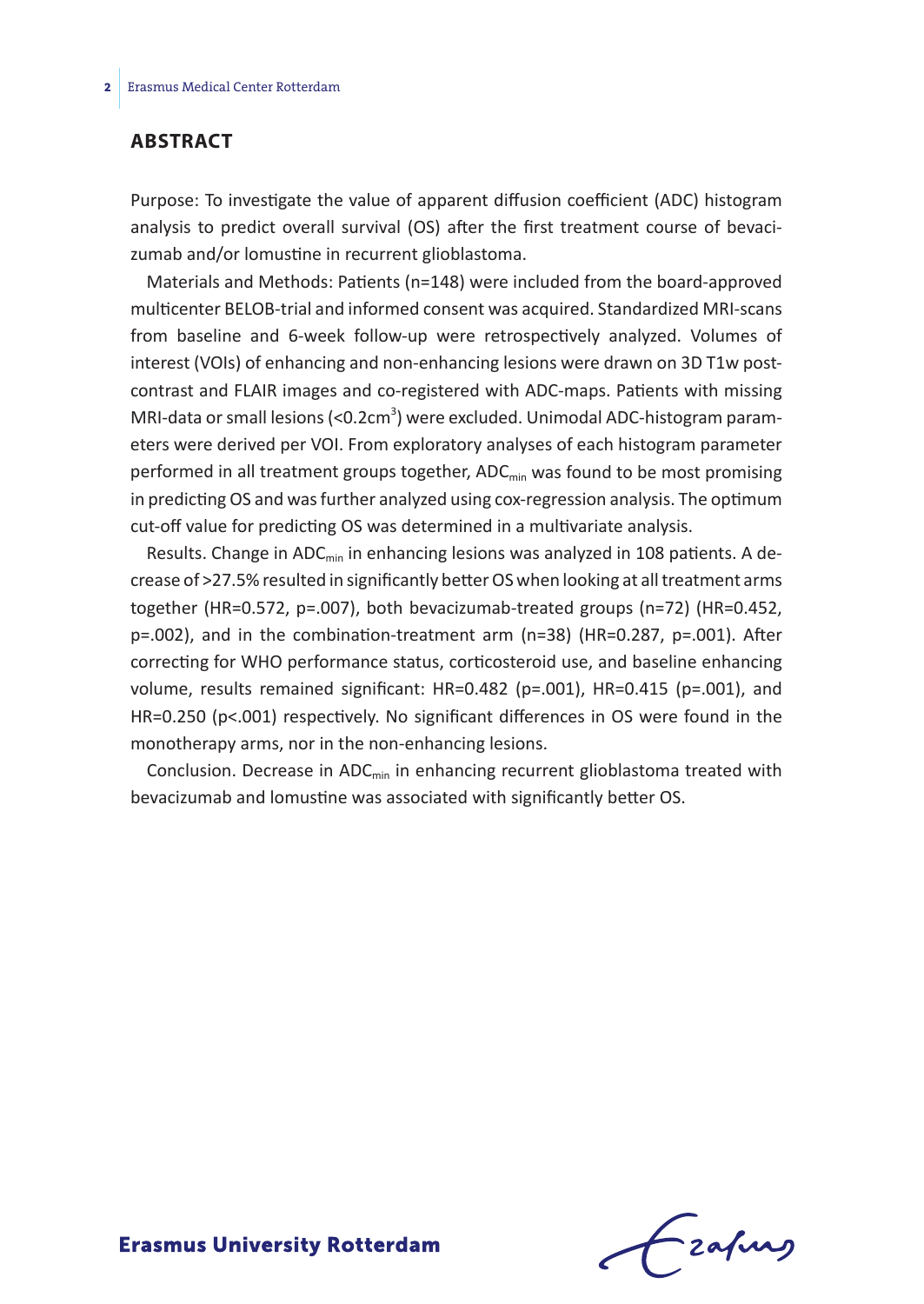# **Advances in knowledge:**

- Response in terms of overall survival can be predicted by measuring change in ADC<sub>min</sub> values from baseline to first follow-up in recurrent glioblastoma treated with bevacizumab combined with lomustine.
- Changes in  $ADC_{\text{min}}$  were only predictive for response in terms of overall survival in enhancing but not in non-enhancing lesions.

# **Implication(s) for patient care:**

• Where response in recurrent glioblastoma treated with bevacizumab is difficult to determine on conventional imaging due to issues with pseudo-response, change in ADC $_{min}$  can help to predict response in terms of improved overall survival after the first course of treatment.

## **Summary statement:**

Change in  $ADC_{min}$  values measured in the enhancing portion of recurrent glioblastoma predicts improved overall survival at first follow-up after treatment with bevacizumab and lomustine when using a cut-off percentage change between -5% and -27.5% (HR<sub>27.5%</sub>=0.250, p<.001).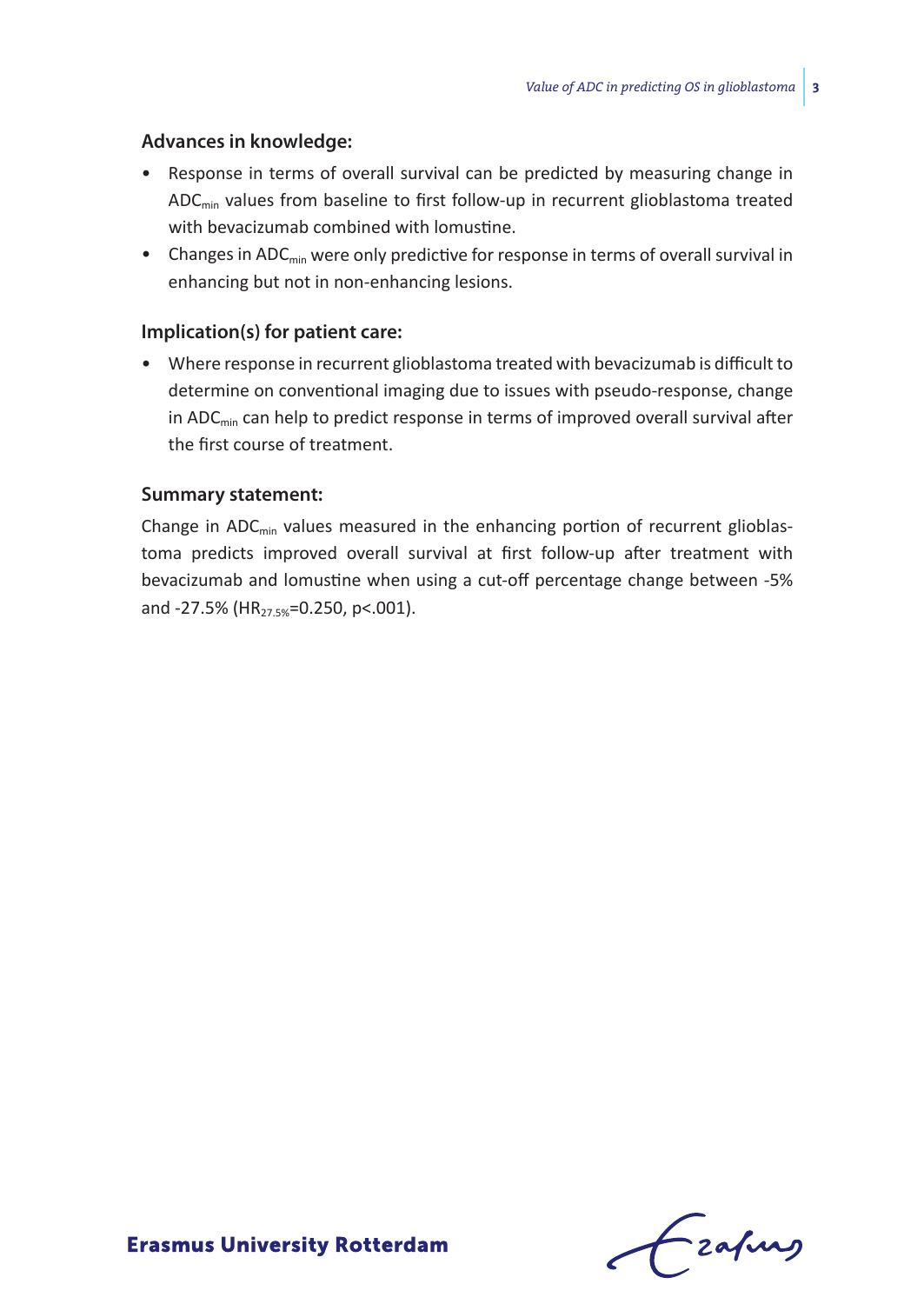# **Introduction**

Glioblastoma multiforme is the most common malignant primary brain tumor with a 5-year survival rate of only 5% despite intensive treatment<sup>1,2</sup>. Based on the results from two phase-II trials with bevacizumab (Avastin®, Genentech, San Francisco) and irinotecan<sup>3,4</sup>, the United States Food and Drug Administration (FDA) approved the use of bevacizumab for second-line treatment in patients with recurrent glioblastoma in 2009. Bevacizumab is an angiogenesis inhibitor that specifically targets Vascular Endothelial Growth Factor (VEGF), resulting in the normalization of tumor blood vessels<sup>5</sup>. This reduces contrast-enhancement, edema, perfusion, and also diffusion<sup>6-9</sup>.

Response assessment in glioblastoma is formulated in the Response Assessment in Neuro-Oncology (RANO) criteria, which are based on change in contrast-enhancement and/or non-enhancing abnormalities on T2-weighted (T2w)/Fluid attenuated inversion recovery (FLAIR) magnetic resonance (MR) imaging $10$ . Decrease in contrast enhancement and edema in patients treated with bevacizumab may be actual tumor response or pseudo-response (i.e. decrease in vascular permeability only). The RANO do not discern the cause of the decrease and an imaging marker of true tumor response to bevacizumab is at present lacking. With diffusion weighted imaging (DWI), a quantitative measure of the magnitude of diffusion can be obtained, expressed as the apparent diffusion coefficient (ADC). Previous studies using histogram analysis of tumor ADCvalues *at baseline* in patients treated with bevacizumab indicate that low values of ADC may be predictive for survival $11,12$ . In bevacizumab-treated patients diffusion restriction has been observed *after treatment*, but the exact meaning of this finding is unclear<sup>9,13</sup>.

Since not all patients seem to benefit from expensive treatment with bevacizumab, discerning the responders from the non-responders at an early stage is important to save costs and prevent possible side-effects in non-responders<sup>14</sup>. While progressive disease (PD) in bevacizumab-treated patients can be reliably established using the RANO criteria, a distinction between responders and non-responders when there is stable or decreased contrast enhancement is problematic due to the possibility of pseudoresponse. The purpose of this study was to assess the value of ADC histogram analysis to predict overall survival (OS) after the first course (i.e. 6 weeks) of bevacizumab to obtain an indication of response at the very early stage after start of treatment.

# **Methods**

#### **Patients**

Patients from the Dutch institutional review board-approved BELOB trial (148 eligible patients), which is a phase II randomized controlled trial of first recurrence glioblas-

# frafing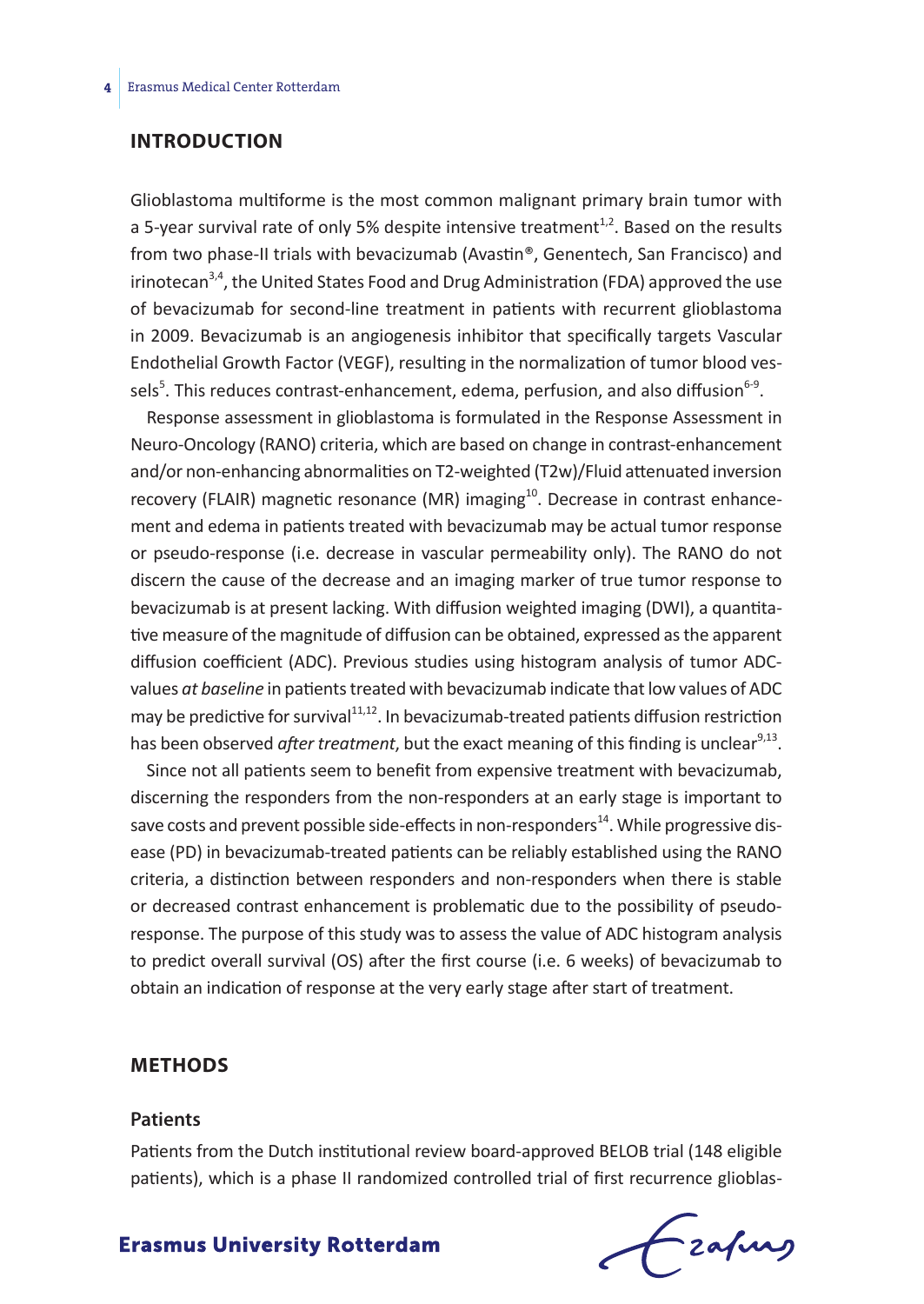toma treated with either bevacizumab (Avastin, Roche) (n=50), lomustine (n=46) or a combination of both (n=52), were analyzed (Nederlands Trial Register, www.trialregister.nl, number NTR1929). Patients signed informed consent and were included between December 2009 and October 2011. No prior treatment with angiogenesis inhibitors or nitrosoureas had taken place, instead patients had been treated with surgery, radiotherapy and temozolomide. Details on the in- and exclusion criteria as well as the findings on the primary outcome from the trial are described elsewhere $^{15}$ . Earlier radiological analysis in this same patient population $16$  did not include analysis of the DWI that were acquired during this study. All patients were above the age of 18, with a mean age of 55.9 years (range 24-77). Outcome measures were 6, 9 and 12-month OS and the proportion of patients with an objective response. In the current analysis OS was measured from first follow-up (i.e. 6 weeks) to death from any cause.

## **Data acquisition**

Patients were treated in 14 different hospitals with follow-up which included MR scanning at 6-week intervals according to a standardized MR-protocol. Sequences scanned were: pre- and post-contrast 3D inversion recovery (IR) fast spin recovery gradient (FSPGR) T1-weighted (T1w) images with slice thickness and in-plane resolution ≤1mm, 3D T2w-FLAIR with slice thickness and in-plane resolution ≤1mm and fat-saturation, and transverse diffusion weighted images (DWI) with slice thickness of 3mm (no gap), in-plane resolution of 2mm, and b=0 and b=1000 s/mm<sup>2</sup>. Due to differences in protocol implementation, voxel sizes of the DWI data differed between hospitals, ranging from 0.9x0.9x3.0mm to 2.0x2.0x6.0mm. Additionally, the protocol consisted of transverse 2D T2w, and dynamic susceptibility contrast perfusion imaging (selected sites only), not used for the current study.

## **Data post-processing**

Enhancing tumor was segmented on T1w post-contrast images, and non-enhancing abnormalities on T2w-FLAIR images in BrainLab's I-Plan 4.0 Cranial using a semiautomated technique. The resulting volumes of interest (VOI) were categorized as enhancing and non-enhancing and assessed separately (*Figure 1*). T2w-FLAIR and DWI images as well as the VOIs were registered to the T1w post-contrast image per time-point with a non-linear registration technique using custom scripts in Matlab (R2014a) and Elastix<sup>17</sup>. During this registration the differences in voxel size and signal-to-noise ratio (SNR) between the different hospitals are taken into account (see *Supplementary Files A* for the parameter settings used in Elastix). To obtain a VOI for the non-enhancing lesion only, the enhancing lesion VOI was subtracted from the total non-enhancing VOI. ADC-maps were calculated from the DWI images and unimodal ADC-histogram parameters (mean, median, minimum, maximum, stan-

Frahing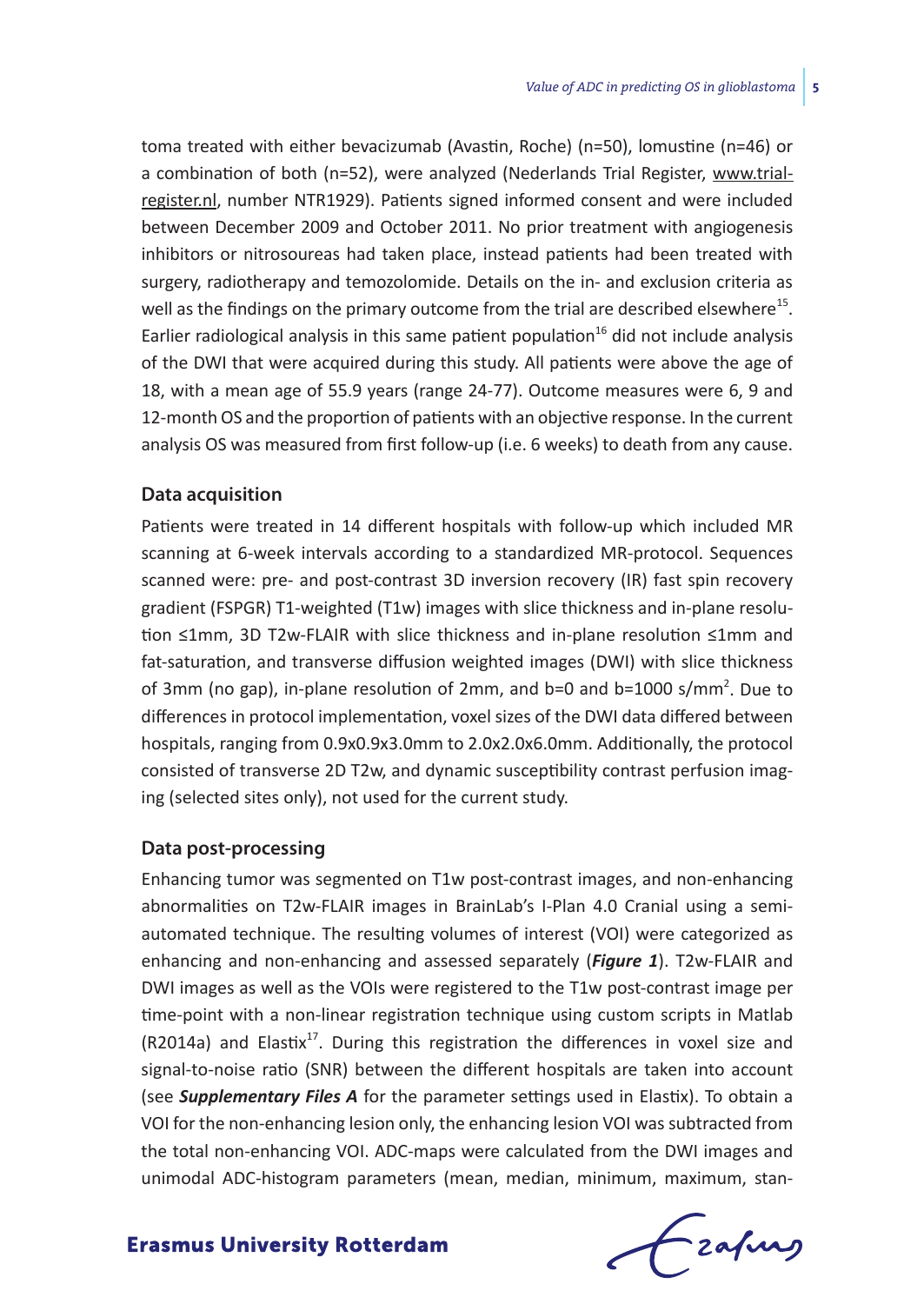dard deviation, kurtosis and skewness) were computed from each VOI. A unimodal approach was chosen after visual inspection of histograms from 266 lesions at both baseline and first follow-up, which showed unimodal distribution in respectively 85% and 81% of cases. In case of multiple lesions in a single patient, histogram parameters were combined to obtain a single histogram per enhancing and non-enhancing VOI. VOIs <0.2cm<sup>3</sup> were excluded from analysis.



**Figure 1 (A-D):** 3D T1-weighted post-contrast and 3D T2w/FLAIR images without (**A, C**) and with (**B, D**) volumes of interest (VOI) in the same patient. The enhancing VOI was subtracted from the nonenhancing VOI to obtain the truly non-enhancing portion of the tumor.

#### **Statistical analysis**

All statistical analyses were performed using SPSS Statistics for Windows, Version 21.0 (Armonk, NY: IBM Corp. 2012). First, percentage change between baseline and first follow-up (i.e. 6 weeks after start of treatment) was calculated for each ADC histogram parameter. Exploratory analyses were then performed in the entire group of patients to determine which parameter(s) had potential value in establishing differences in OS. For every parameter, the group was dichotomized using its median. With cox regression analysis hazard ratios (HR) were obtained (significance level p<.05). Exploratory analyses were not performed in the separate treatment arms to avoid over-fitting, nor were threshold values chosen at this stage.

After determining which parameters were potentially useful in predicting OS, a range of cut-off values for percentage change measured in enhancing and non-enhancing lesions separately were tested in the entire group, in those treated with bevacizumab, and in all treatment arms separately. For the optimal threshold, results were corrected in a multivariate survival analysis (cox regression) for age, WHO performance status, corticosteroid use, and baseline enhancing volume (if p<.10 in univariate analysis).

In every patient, baseline and first follow-up scans had been performed in the same hospital on scanners from the same vendor. Four patients were scanned at different scanner field strengths between baseline and first follow-up (i.e. 1.5T and 3.0T). To assess the effect of differences in field strength, an additional analysis was

Frafing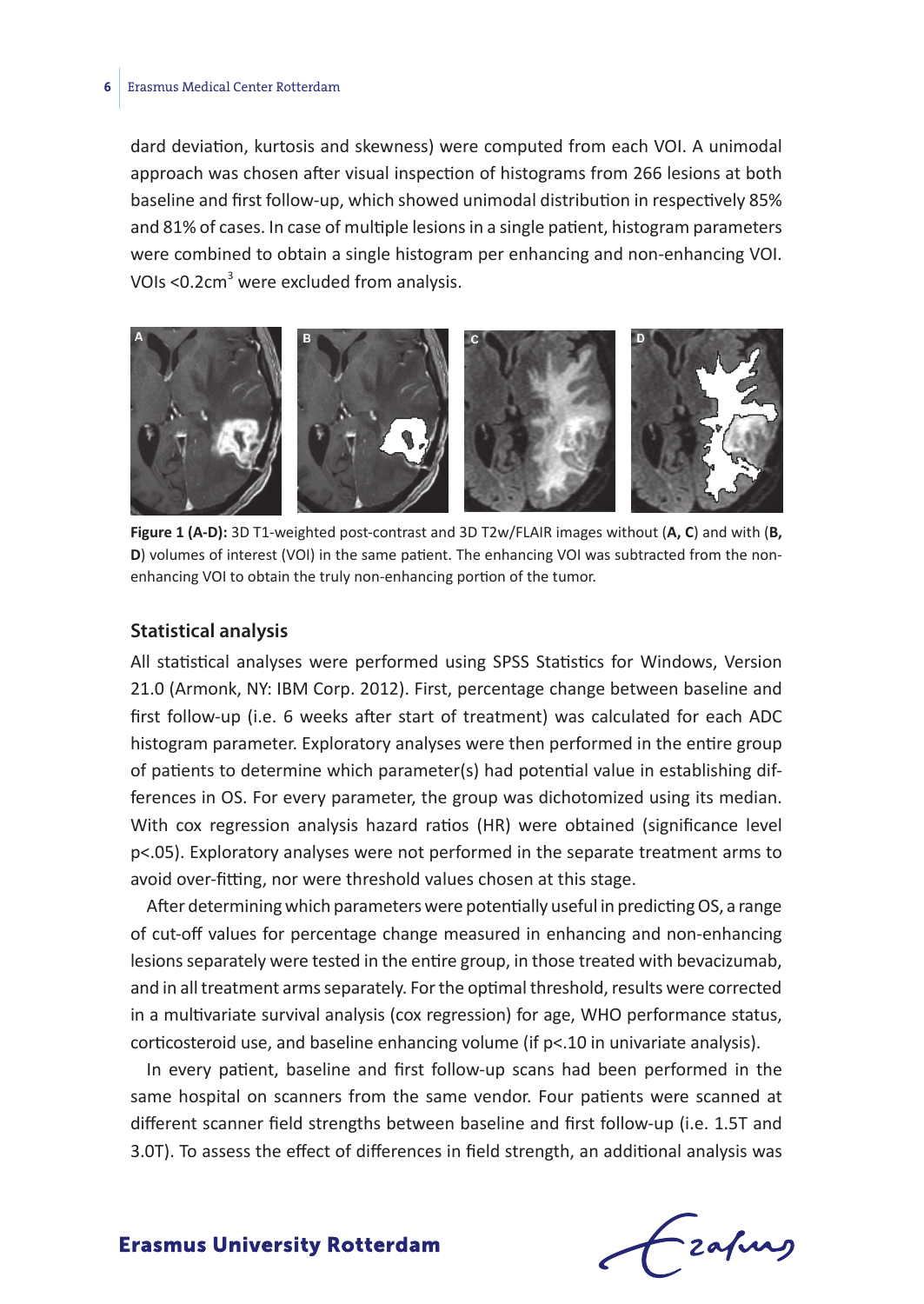performed, correcting for differences in ADC values, using a factor of -9.79% to correct the values from the 3.0T scanner<sup>18</sup>.

# **Results**

# **Patients**

Out of 148 eligible patients, only those patients with 3D T1w post-contrast and/ or T2w/FLAIR images were analyzed. In the analysis of enhancing lesions and nonenhancing lesions, respectively 108 and 99 patients were included (see *Figure 2*).



**Figure 2:** Flow diagram showing all patients included in the BELOB trial and those included in the final analyses. Patients with 3D T1weighted post-contrast (T1w+C) and 3D FLAIR scans at both baseline and first follow-up were included. Lesions <0.2cm<sup>3</sup> were excluded; if multiple lesions were present within a single patient, these were combined in a single volume of interest.

# **Histogram analysis**

In the exploratory analysis, only skewness ( $ADC_{\text{skew}}$ ) and minimum ADC ( $ADC_{\text{min}}$ ) showed promise in predicting OS. Further exploration of the ADC<sub>skew</sub> data showed inconsistent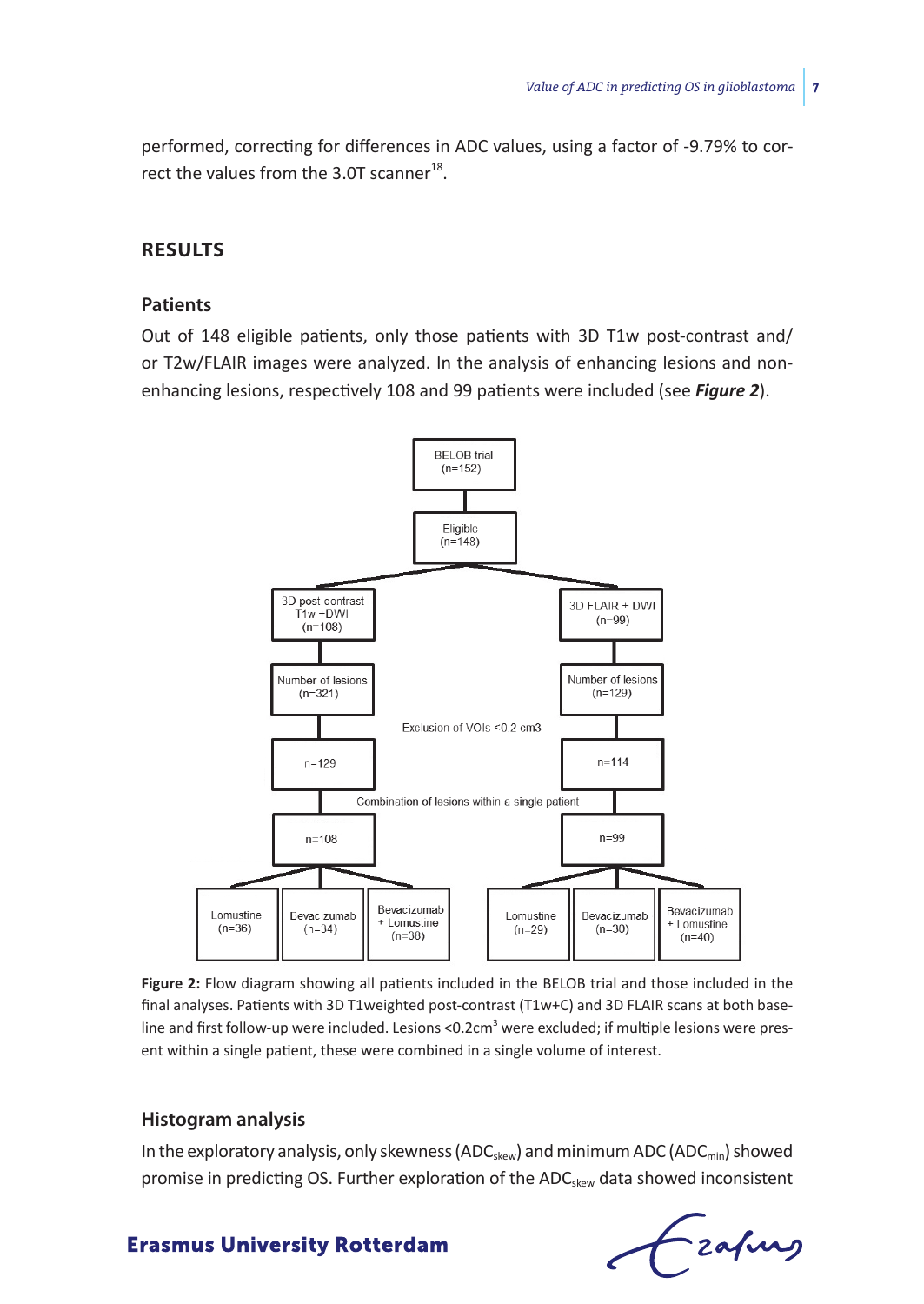findings due to multiple outliers.  $ADC_{min}$  did show consistent significant results and further cut-off values for percentage decrease of this parameter were tested (5%, 10%, 15%, 20%, 22.5%, 25%, 27.5%, 30%, and 32.5%) in enhancing and non-enhancing lesions separately (*Supplementary Files: Table S1* and *Table S2*). *Figure 3* shows an example of  $ADC_{\text{min}}$  histograms at baseline and first follow-up. Other histogram parameters explored did not show meaningful correlations with OS (data not shown).



**Figure 3:** Apparent diffusion coefficient (ADC) histogram at baseline (**bold line**) and first follow-up at 6 weeks (**dotted line**) in an enhancing lesion of a patient treated with bevacizumab plus lomustine. Percentage change in ADCmin was -33.64% and the OS 13.3 months.

In enhancing VOIs (n=108), when assessing all treatment groups combined stratification of patients based on a decrease in ADC $_{min}$  of 20% to 30% showed a significant difference in OS, with the most significant HR found with 27.5% decrease (HR=0.572, 95% CI 0.38-0.86, p=.007). This result remained significant after correcting for WHO performance status, corticosteroid use, and baseline enhancing volume (HR=0.482, 95% CI 0.32-0.74, p=.001), see *Table 1*. In both bevacizumab-treated groups combined (n=72) stratification of patients based on decrease in ADC<sub>min</sub> of 10% to 30% showed a significant difference in OS. The most significant HR was found with 27.5% decrease (HR=0.452, 95% CI 0.27-0.75, p=.003), which after correcting for covariates remained significant (HR=0.415, 95% CI 0.25-0.70, p=.001), see *Table 2*. Upon further dividing the bevacizumab-treated groups into the bevacizumab-only and combined treatment arms, the significant differences were shown to originate from the combined treatment arm (n=38): stratification of patients based on decrease in ADC<sub>min</sub> of 5% to 27.5% showed a significant difference in OS in this patient group. The most significant HR was again found with 27.5% decrease (HR=0.287, 95% CI 0.34-0.60, p=.001). Results remained significant after correcting for corticosteroid use (HR=0.250, 95% CI 0.12-0.54, p<.001), see *Table 3*. The mean OS measured

Lzafung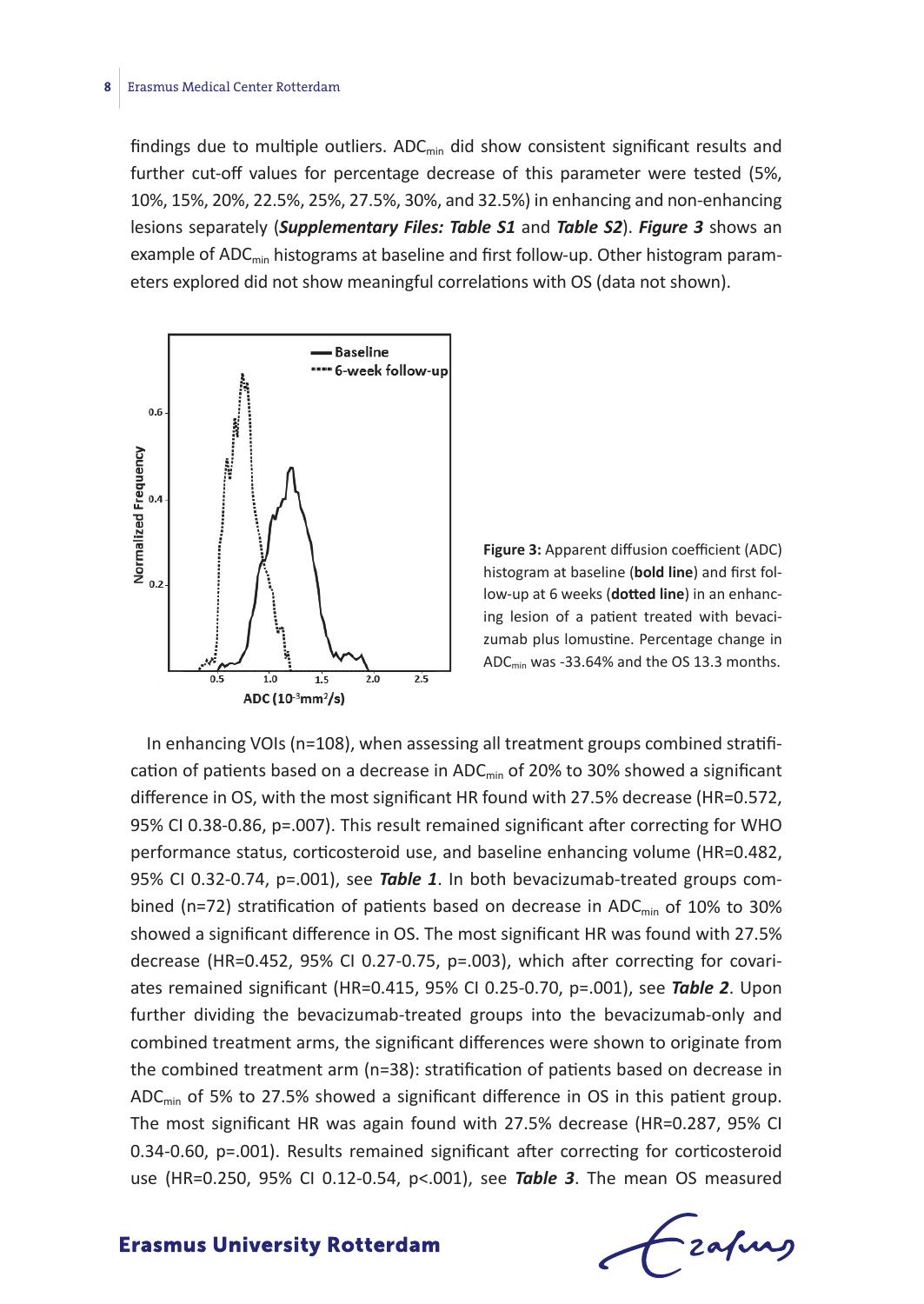|                                         |                     | All patients (n=108) |         |                     |               |         |
|-----------------------------------------|---------------------|----------------------|---------|---------------------|---------------|---------|
|                                         |                     | <b>Univariate</b>    |         |                     | Multivariate  |         |
| <b>Variables</b>                        | <b>Hazard Ratio</b> | 95% CI               | p-value | <b>Hazard Ratio</b> | 95% CI        | P-value |
| >27.5% decrease in ADC <sub>min</sub> * | 0.572               | $0.38 - 0.86$        | .007    | 0.482               | $0.32 - 0.74$ | .001    |
| Age                                     | 1.003               | $0.99 - 1.02$        | .713    |                     |               |         |
| WHO performance status                  | 1.446               | 1.02-2.05            | .039    | 1.424               | $0.94 - 2.16$ | .096    |
| Corticosteroid use                      | 1.551               | 1.05-2.28            | .026    | 1.010               | $0.62 - 1.64$ | .968    |
| Baseline enhancing volume               | 1.022               | 1.01-1.04            | .006    | 1.026               | 1.01-1.04     | .003    |

Table 1: Univariate and multivariate assessment of the predictive value of >27.5% decrease in ADC- $_{min}$  in enhancing lesions in all treatment groups together (n=108)

*\*ADCmin = minimum apparent diffusion coefficient; WHO = world health organization; CI=confidence interval*

Table 2: Univariate and multivariate assessment of the predictive value of >27.5% decrease in ADCmin in enhancing lesions in both bevacizumab-treated groups (n=72)

|                                         | Both bevacizumab-treated groups (n=72) |                   |         |                     |               |         |
|-----------------------------------------|----------------------------------------|-------------------|---------|---------------------|---------------|---------|
|                                         |                                        | <b>Univariate</b> |         |                     | Multivariate  |         |
| <b>Variables</b>                        | <b>Hazard Ratio</b>                    | 95% CI            | p-value | <b>Hazard Ratio</b> | 95% CI        | p-value |
| >27.5% decrease in ADC <sub>min</sub> * | 0.452                                  | $0.27 - 0.75$     | .002    | 0.415               | $0.25 - 0.70$ | .001    |
| Age                                     | 1.005                                  | $0.99 - 1.03$     | .611    |                     |               |         |
| WHO performance status                  | 1.456                                  | $0.94 - 2.25$     | .090    | 1.417               | $0.85 - 2.36$ | .181    |
| Corticosteroid use                      | 1.677                                  | 1.04-2.69         | .033    | 1.213               | $0.69 - 2.14$ | .503    |
| Baseline enhancing volume               | 1.021                                  | 1.00-1.04         | .038    | 1.017               | $0.99 - 1.04$ | .118    |

*\*ADCmin = minimum apparent diffusion coefficient; WHO = world health organization; CI=confidence interval*

Table 3: Univariate and multivariate assessment of the predictive value of >27.5% decrease in AD- $C<sub>min</sub>$  in enhancing lesions in the combined treatment arm (i.e. lomustine and bevacizumab) (n=38).

|                                         |                     | Bevacizumab + lomustine (n=38) |         |                     |               |         |  |
|-----------------------------------------|---------------------|--------------------------------|---------|---------------------|---------------|---------|--|
|                                         |                     | Univariate                     |         |                     | Multivariate  |         |  |
| <b>Variables</b>                        | <b>Hazard Ratio</b> | 95% CI                         | p-value | <b>Hazard Ratio</b> | 95% CI        | p-value |  |
| >27.5% decrease in ADC <sub>min</sub> * | 0.287               | $0.14 - 0.60$                  | .001    | 0.250               | $0.12 - 0.54$ | < .001  |  |
| Age                                     | 1.003               | $0.98 - 1.03$                  | .836    |                     |               |         |  |
| WHO performance status                  | 1.329               | $0.74 - 2.40$                  | .344    |                     |               |         |  |
| Corticosteroid use                      | 1.807               | $0.92 - 3.55$                  | .085    | 2.139               | 1.07-4.29     | .033    |  |
| Baseline enhancing volume               | 1.015               | $0.99 - 1.04$                  | .264    |                     |               |         |  |

*\*ADCmin = minimum apparent diffusion coefficient; WHO = world health organization; CI=confidence interval*

Czapus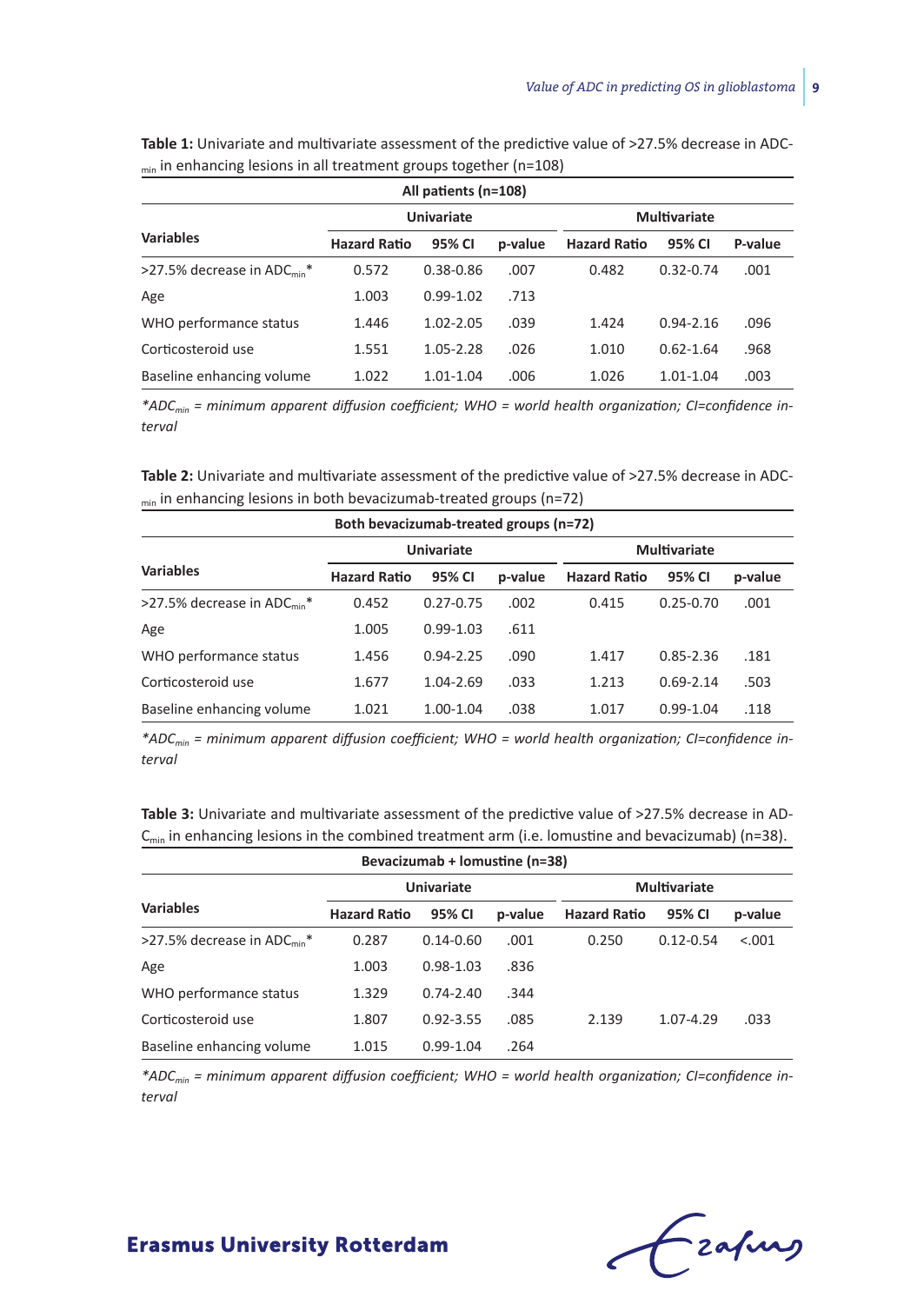from first follow-up was 15.2 months in patients with a decrease in ADC<sub>min</sub> ≥27.5% (n=24), versus 6.8 months in those with a decrease of ADC<sub>min</sub> <27.5% (n=14). In the bevacizumab or the lomustine monotherapy group, no significant differences in OS were seen at any of the cut-off values. After correction for differences in scanner field strength between baseline and follow-up in four patients, stratification of patients based on the  $ADC_{\text{min}}$  percentage change in the enhancing lesions was unchanged. Kaplan-Meier curves of all patients together, both bevacizumab-treated groups, and the bevacizumab-treated groups separately using  $27.5\%$  decrease in ADC<sub>min</sub> as a cutoff value are shown in *Figure 4*.



**Figure 4 (A-D):** Kaplan-Meier with 27.5% decrease of minimum apparent diffusion coefficient (ADCmin) as a cut-off value in enhancing lesions (data from table 1), for all treatment groups together (**A**), for both bevacizumab-treated (bevacizumab monotherapy and bevacizumab plus lomustine combined treatment) groups (**B**), for the bevacizumab plus lomustine group (**C**), and the bevacizumab monotherapy group (**D**).

- zafung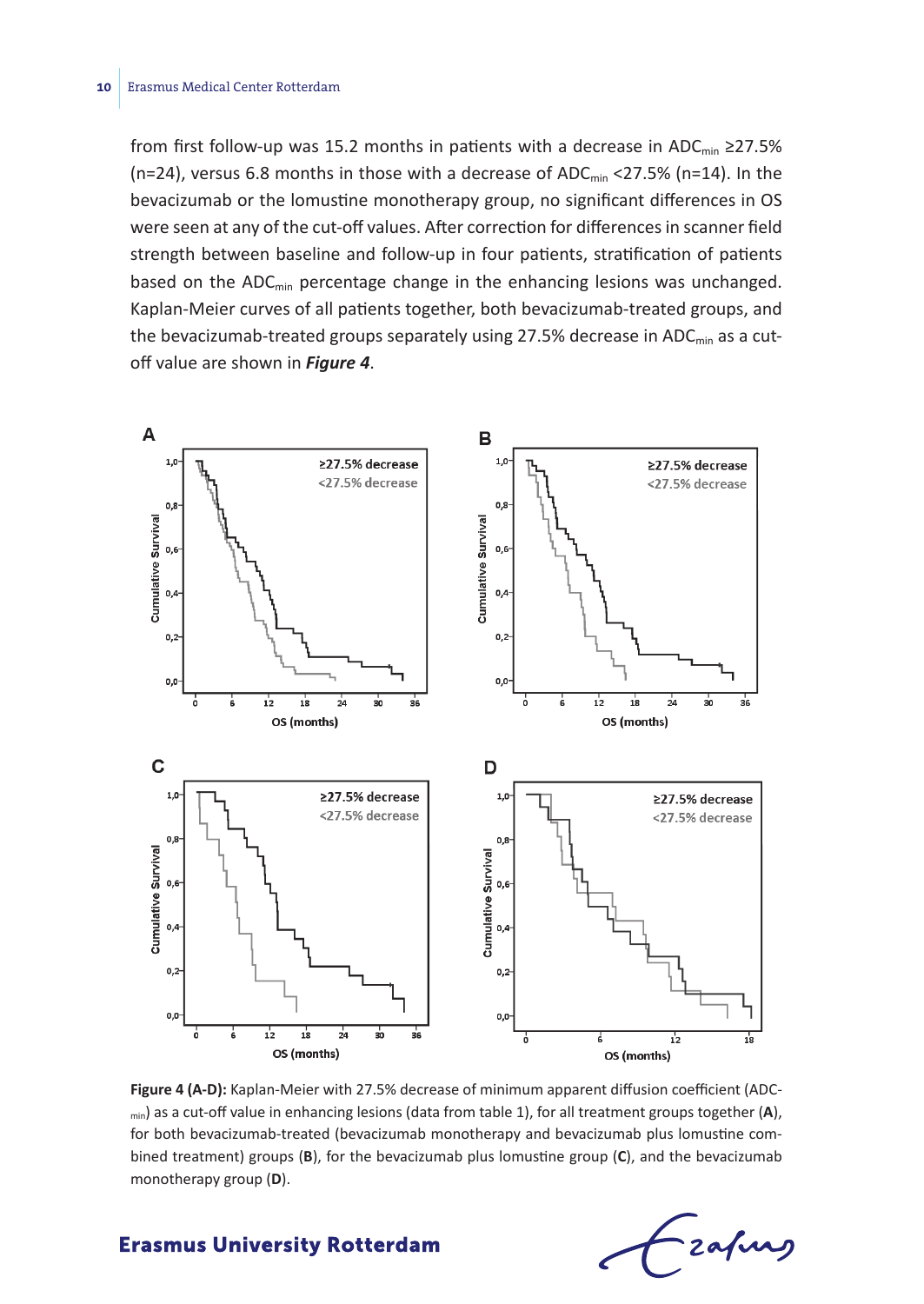In non-enhancing lesions (n=99) (*Supplementary Files: Table S2*) there were no significant differences in OS after stratification of patients based on any of the ADC $_{min}$ percentage change values.

# **Discussion**

In the context of the phase II BELOB-trial, we found that patients treated with bevacizumab and lomustine for recurrent glioblastoma had a significantly better OS, i.e. an indication of response, when there was a decrease of  $ADC_{\text{min}}$  in enhancing lesions after the first course of treatment than in those who didn't show such a decrease. The optimum cut-off value for establishing response was 27.5% decrease in ADC $_{\text{min}}$ . In patients treated with bevacizumab or lomustine monotherapy, or in non-enhancing lesions, an association between ADC changes and OS was not seen.

The significant difference in OS based on  $ADC_{min}$  was seen when patients from all treatment arms were combined as well as when all bevacizumab-treated patients were considered. These findings seemed to be driven by the combined treatment arm, as no significant effects were found in the monotherapy groups. Considering the BELOB-trial survival data, published previously<sup>15</sup>, patients treated with bevacizumab plus lomustine showed a better OS then those treated with bevacizumab or lomustine alone. This result was however not reproduced in the subsequent phase III trial EORTC 26101 $^{19}$ , possibly indicating differences between patient samples. We must therefore consider the possibility that our results are specific to the BELOB-trial population. However, the observed changes could also indicate true tumor response in a subset receiving combination treatment. Our results will need to be externally validated in order to generalize these. It should be noted that while exploratory analyses were performed in the same population as the test population, they were performed within the entire patient group without optimization for a specific treatment arm nor was a specific threshold value established at this stage.

Because of tumor heterogeneity, changes in diffusion may differ between tumor regions<sup>20</sup>. Measures such as ADC<sub>mean</sub> and ADC<sub>median</sub> are therefore less insightful when considering lesions as a whole. Aside from  $ADC_{min}$ , skewness also showed promise, but in our analysis there were so many outliers in the ADC<sub>skew</sub> data that this parameter was considered unreliable.

A comparison between our study and previous studies is problematic, because of differences in patient populations (with varying number of recurrences or inclusion of grade III glioma), post-processing methods, treatment (bevacizumab monotherapy and/or combined therapy groups), and measured time-points (pretreatmentonly; different follow-up). In a recent publication, Ellingson et al. conclude that *pre-*

frafing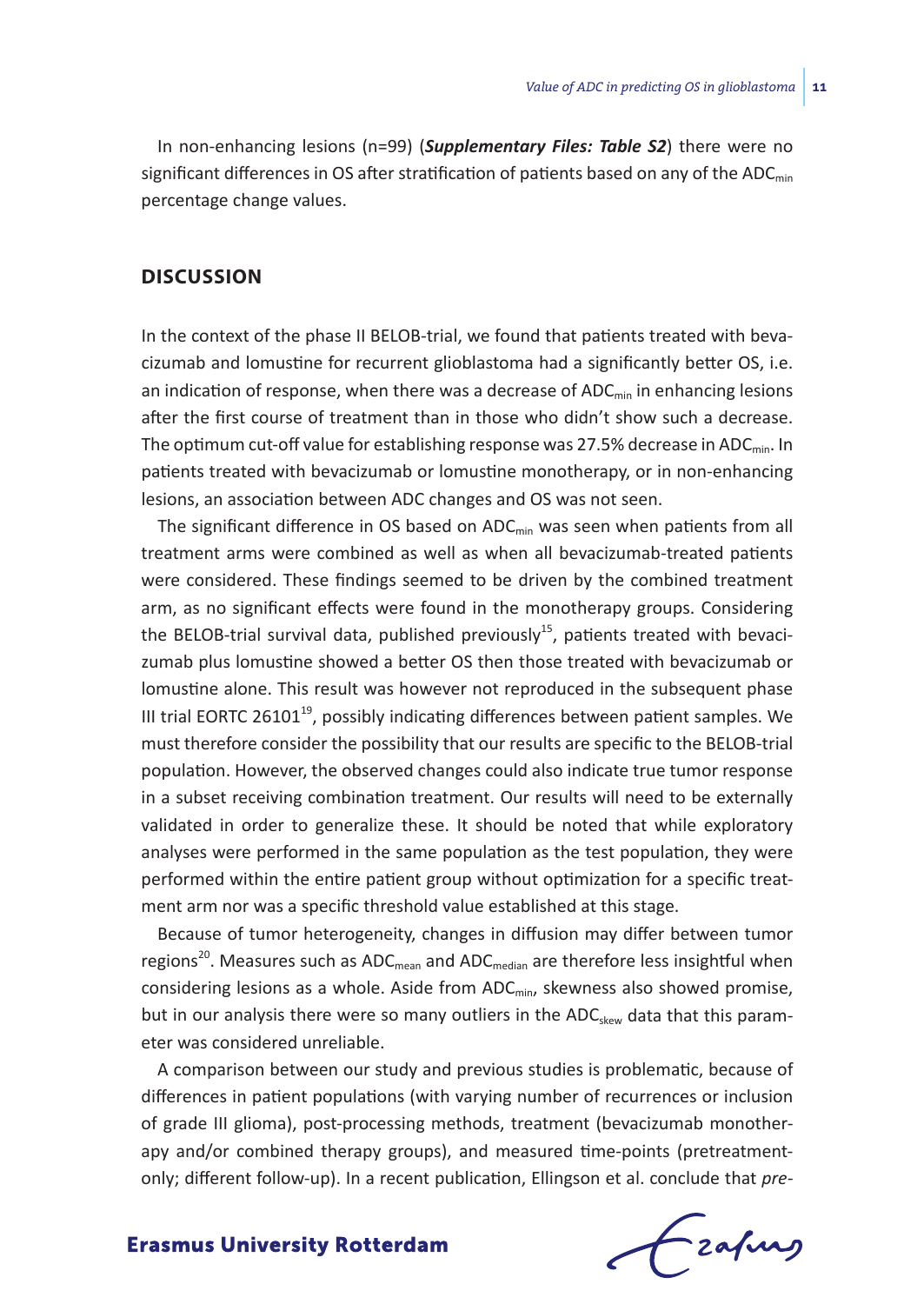*treatment* diffusion histogram analysis can be predictive in recurrent GBM treated with angiogenesis inhibitor monotherapy<sup>21</sup>. Here, we focused on determining the response *after* treatment, which is known to be problematic in the context of antiangiogenic agents due to issues with pseudo-response. We specifically looked at the first moment of follow-up after start of treatment, assessing *change* in ADC from baseline to first follow-up, considering an early response assessment most relevant for treatment decisions. There are a few other studies assessing changes from baseline to first follow-up. These measured volumes of foci with low ADC values within T2w/FLAIR abnormalities<sup>22-24</sup>, sometimes by means of a graded functional diffusion map (fDM)<sup>25</sup>. In these studies, low ADC<sub>min</sub> at baseline and larger volumes of areas with low ADC values predicted a worse outcome.

Low ADC is hypothesized to reflect regions of high cellularity within the tumor<sup>25</sup>, which is consistent with worse outcome as established in previous studies<sup>22-24</sup>. Our seemingly contradictory results can be explained in light of the changes occurring after bevacizumab-treatment specifically. Anti-angiogenic treatment normalizes tumor vasculature leading to a decrease in enhancement, perfusion, and  $ADC^{7.9}$ . Diffusion restriction could be the result of hypoxia, but could also be due to a reduction in blood volume. The decrease in ADC in those treated with both bevacizumab and chemotherapy may thus reflect a strong anti-angiogenic treatment induced anti-tumoral effect, resulting in better OS as an indication of treatment response. In patients not treated with bevacizumab, diffusion restriction likely corresponds with hypercellularity<sup>26</sup>, thus showing a negative impact on survival.

ADC changes in non-enhancing lesions were not predictive of OS. The T2w/FLAIR abnormalities in recurrent glioblastoma are generally a combination of non-enhancing tumor, edema, and treatment effects. Given the heterogeneity of the T2w/FLAIR abnormalities it is possible that differential effects were obscured.

Aside from the need to validate our findings in a different cohort, other limitations are the retrospective nature of the study, and the fact that these patients were all derived from a phase II trial.

In conclusion, we found that decreasing  $ADC_{min}$  in enhancing tumor from baseline to first follow-up in patients with recurrent glioblastoma treated with bevacizumab and lomustine predicted OS using a cut-off percentage change between 5 and 27.5% with a significantly better OS found in those with decreasing  $ADC_{\text{min}}$ . These results indicate that the assessment of ADC may have a role in predicting response after the first course of combined bevacizumab and lomustine treatment, but given the fact that findings are derived from data acquired in the context of a phase II trial, external validation in a wider cohort is required before these can be generalized to all patients treated with bevacizumab in combination with lomustine.

frafing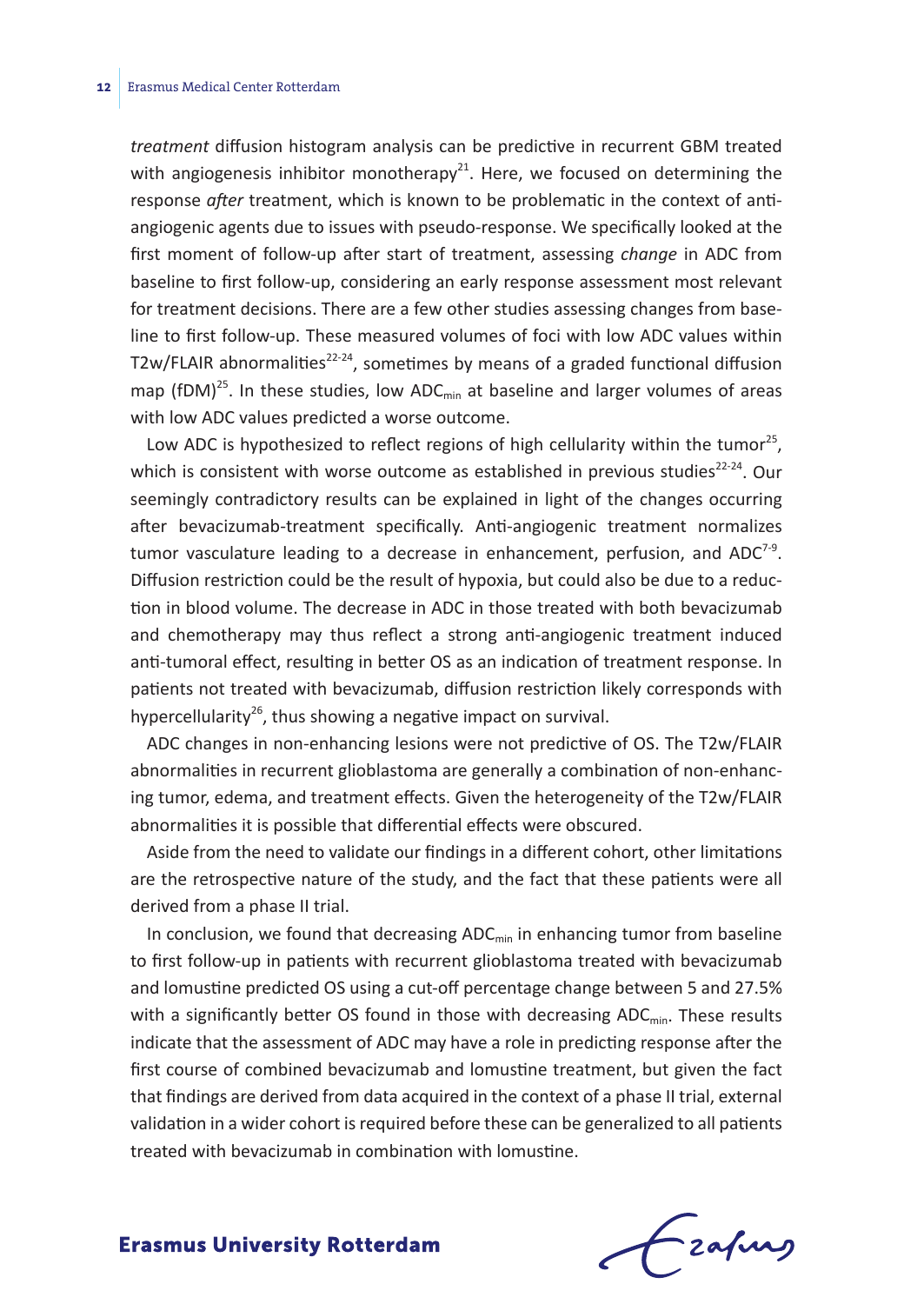## **References**

- **1.** Stupp RH, Mason ME, van den Bent MJ, et al. Effects of radiotherapy with concomitant and adjuvant temozolomide versus radiotherapy alone on survival in glioblastoma in a randomized phase III study: 5-year analysis of the EORTC-NCIC trial. Lancet Oncol 2009;10(5):459-466
- **2.** Ostrom QT, Gittleman H, Fulop J, et al. CBTRUS statistical report: primary brain and central nervous system tumors diagnosed in the United States in 2008-2012. Neuro Oncol 2015;17 Suppl 4:iv1 iv62.
- **3.** Friedman HS, Petros WP, Friedman AH, et al. Irinotecan therapy in adults with recurrent or progressive malignant glioma. J Clin Oncol 1999;17(5):1516-1525.
- **4.** Kreisl TN, Kim L, Moore K, et al. Phase II trial of single-agent bevacizumab followed by bevacizumab plus irinotecan at tumor progression in recurrent glioblastoma. J Clin Oncol 2009;27(5):740-745.
- **5.** Jain JK. Normalization of tumor vasculature: an emerging concept in antiangiogenic therapy. Science 2005;307(5706):58-62.
- **6.** Pope WB, Lai A, Nghiemphu P, Mischel P, Cloughesy TF. MRI in patients with high-grade gliomas treated with bevacizumab and chemotherapy. Neurology 2006;66(8):1258-1260.
- **7.** Sawlani RN, Raizer J, Horowitz SW, et al. Glioblastoma: a method for predicting response to antiangiogenic chemotherapy by using MR perfusion imaging – pilot study. Radiology 2010;255(2): 622-628.
- **8.** Jain R, Scarpace LM, Ellika S, et al. Imaging response criteria for recurrent gliomas treated with bevacizumab: role of diffusion weighted imaging as an imaging biomarker. J Neurooncol 2010; 96(3):423-431.
- **9.** Rieger J, Bähr O, Müller K, Franz K, Steinbach J, Hattingen E. Bevacizumab-induced diffusionrestricted lesions in malignant glioma patients. J Neurooncol 2010;99(1):49-56.
- **10.** Wen PY, Macdonald DR, Reardon DA, et al. Updated response assessment criteria for high-grade gliomas: response assessment in neuro-oncology working group. J Clin Oncol 2010;28(11):1963- 1972.
- **11.** Pope WB, Kim HJ, Huo J, et al. Recurrent glioblastoma multiforme: ADC histogram analysis predicts response to bevacizumab treatment. Radiology 2009;252(1):182-189.
- **12.** Ellingson BM, Sahebjam S, Kim HJ, et al. Pretreatment ADC histogram analysis is a predictive imaging biomarker for bevacizumab treatment but not chemotherapy in recurrent glioblastoma. AJNR Am J Neuroradiol 2014;35(4):673-679.
- **13.** Pope WB, Young JR, Ellingson BM. Advances in MRI assessment of gliomas and response to anti-VEGF therapy. Curr Neurol Neurosci Rep 2011;11(3):336-344.
- **14.** Norden AD, Young GS, Setayesh K, et al. Bevacizumab for recurrent malignant gliomas: efficacy, toxicity, and patterns of recurrence. Neurology 2008;70(10):779-787.
- **15.** Taal W, Oosterkamp HM, Walenkamp AM, et al. Single-agent bevacizumab or lomustine versus a combination of bevacizumab plus lomustine in patients with recurrent glioblastoma (BELOB trial): a randomized controlled phase 2 trial. Lancet Oncol 2014;15(9):943-953.
- **16.** Gahrmann R, van den Bent MJ, van der Holt B, et al. Comparison of 2D (RANO) and volumetric methods for assessment of recurrent glioblastoma treated with bevacizumab – a report from the BELOB trial. Neuro Oncol 2017;19(6):853-861.
- **17.** Klein S, Staring M, Murphy K, Viergever MA, Pluim JP. Elastix: a toolbox for intensity-based medical image registration. IEEE Trans Med Imaging 2010;29(1):196-205.

frafing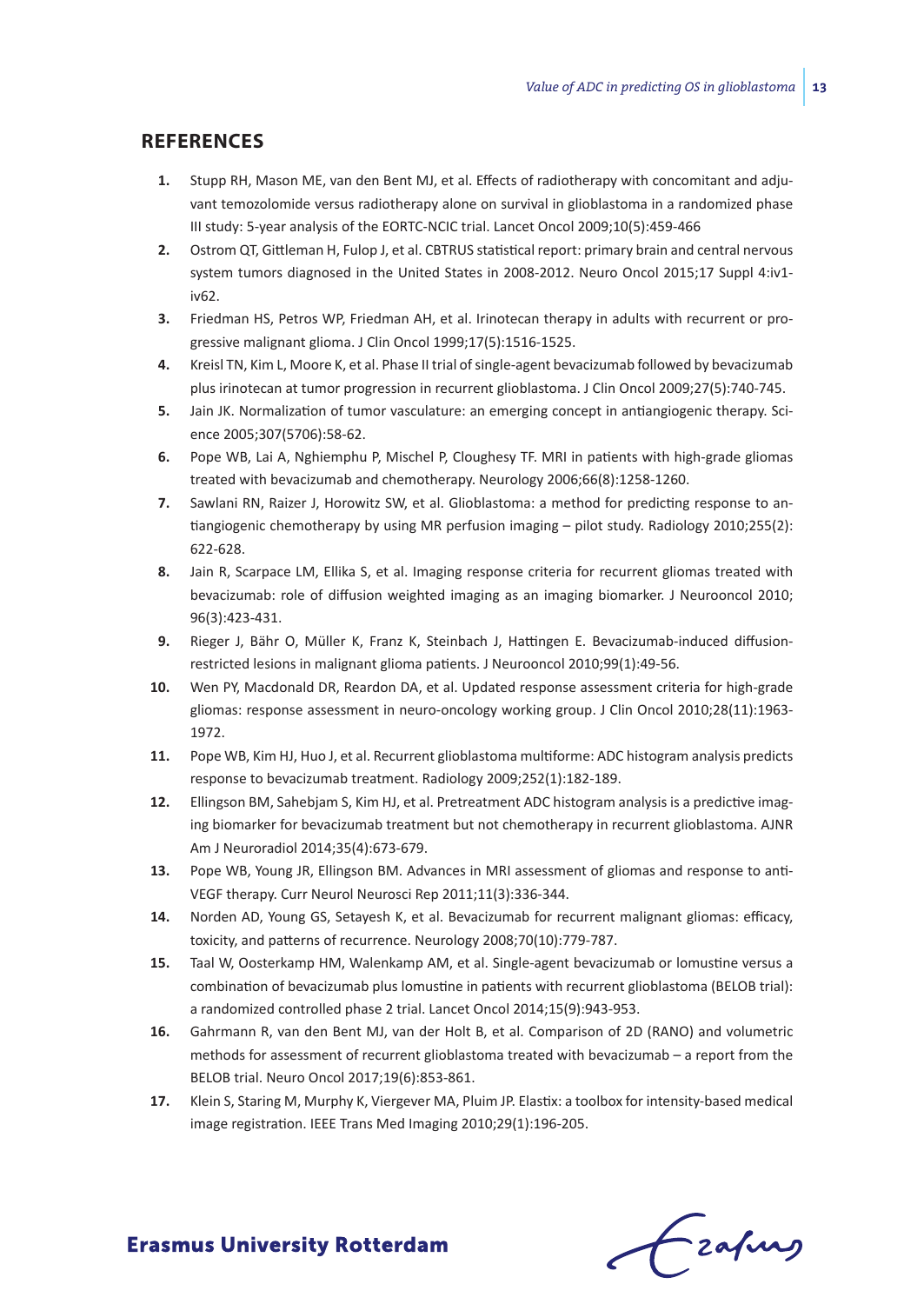- **18.** Huisman TA, Loenneker T, Barta G, et al. Quantitative diffusion tensor MR imaging of the brain: field strength related variance of apparent diffusion coefficient (ADC) and fractional anisotropy (FA) scalars. Eur Radiol 2006;16(8):1651-1658.
- **19.** Wick W, Brandes AA, Gorlia A, et al. EORTC 26101 phase III trial exploring the combination of bevacizumab and lomustine in patients with first progression of a glioblastoma. J Clin Oncol 2016; 34:15\_suppl.2001.
- **20.** Moffat BA, Chenevert TL, Lawrence TS, et al. Functional diffusion map: a noninvasive MRI biomarker for early stratification of clinical brain tumor response. Proc Natl Acad Sci U S A 2005; 102(15):5524-5529.
- **21.** Ellingson BM, Gerstner E, Smits M, et al. Diffusion MRI phenotypes predict overall survival benefit from anti-VEGF monotherapy in recurrent glioblastoma: converging evidence from phase II trials. Clinical Cancer research 2017; DOI 10.1158/1078-0432.CCR-16-2844 [Epub ahead of print].
- **22.** Hwang EJ, Cha Y, Lee AL, et al. Early response evaluation for recurrent high grade gliomas treated with bevacizumab: a volumetric analysis using diffusion-weighted imaging. J neurooncol 2013; 112(3):427-435.
- **23.** Gerstner ER, Chen PJ, Wen PY, Jain RK, Batchelor TT, Sorensen G. Infiltrative patterns of glioblastoma spread detected via diffusion MRI after treatment with cediranib. Neuro Oncol 2010;12(5): 466-472.
- **24.** Zhang M, Gulotta B, Thomas A, et al. Large-volume low apparent diffusion coefficient lesions predict poor survival in bevacizumab-treated glioblastoma patients. Neuro Oncol 2016;18(5): 735-743.
- **25.** Ellingson BM, Cloughesy TF, Lai A, et al. Graded diffusion map-defined characteristics of apparent diffusion coefficients predict overall survival in recurrent glioblastoma treated with bevacizumab. Neuro Oncol 2011;13(10):1151-1161.
- **26.** Sugahara T, Korogi Y, Kochi M, et al. Usefulness of diffusion-weighted MRI with echo-planar technique in the evaluation of cellularity in gliomas. J Magn Reson Imaging 1999;9(1):53-60.

Frahing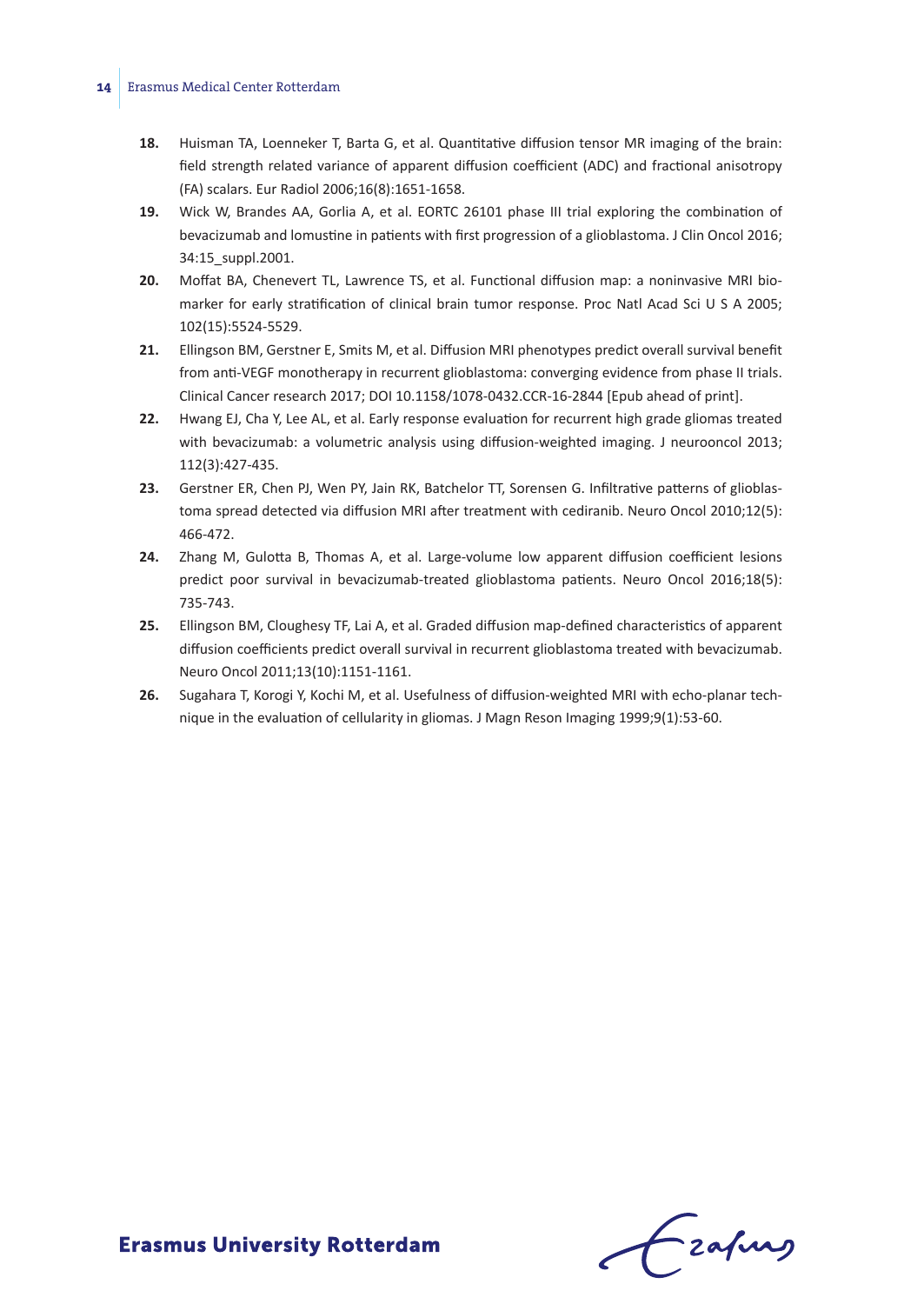# **Supplementary files**

#### **A**: Parameter settings used in Elastix

**Parameter settings "rigid" component** (FixedInternalImagePixelType "float") (MovingInternalImagePixelType "float") (FixedImageDimension 3) (MovingImageDimension 3) (UseDirectionCosines "true") (Registration "MultiResolutionRegistration") (Interpolator "BSplineInterpolator") (ResampleInterpolator "FinalBSplineInterpolator") (Resampler "DefaultResampler") (FixedImagePyramid "FixedSmoothingImagePyramid") (MovingImagePyramid "MovingSmoothingImagePyramid") (Optimizer "AdaptiveStochasticGradientDescent") (Transform "AffineDTITransform") (Metric "AdvancedMattesMutualInformation") (AutomaticScalesEstimation "true") (AutomaticTransformInitialization "true") (HowToCombineTransforms "Compose") (NumberOfHistogramBins 32) (ErodeMask "false") (Scales 1.0e+03 1.0e+03 1.0e+03 3.0e+038 3.0e+038 3.0e+038 3.0e+038 3.0e+038 3.0e+038 -1 -1 -1) (NumberOfResolutions 2) (MaximumNumberOfIterations 3000) (NumberOfSpatialSamples 10000) (CheckNumberOfSamples "false") (NewSamplesEveryIteration "true") (ImageSampler "RandomCoordinate") (BSplineInterpolationOrder 1) (FinalBSplineInterpolationOrder 1) (DefaultPixelValue 0) (WriteResultImage "true") (ResultImagePixelType "float") (ResultImageFormat "nii") (MaximumNumberOfSamplingAttempts 100)

**Parameter settings "affine" component** (FixedInternalImagePixelType "float") (MovingInternalImagePixelType "float") (FixedImageDimension 3) (MovingImageDimension 3) (UseDirectionCosines "true") (Registration "MultiResolutionRegistration") (Interpolator "BSplineInterpolator") (ResampleInterpolator "FinalBSplineInterpolator") (Resampler "DefaultResampler") (FixedImagePyramid "FixedRecursiveImagePyramid") (MovingImagePyramid "MovingRecursiveImagePyramid") (Optimizer "AdaptiveStochasticGradientDescent") (Transform "AffineDTITransform") (Metric "AdvancedMattesMutualInformation") (AutomaticScalesEstimation "true") (AutomaticTransformInitialization "true") (HowToCombineTransforms "Compose") (NumberOfHistogramBins 64) (ErodeMask "false") (Scales -1 -1 -1 1.0e+6 1.0e+6 1.0e+6 1.0e+6 1.0e+6 1.0e+6 -1 -1 -1) (NumberOfResolutions 1) (MaximumNumberOfIterations 2000) (NumberOfSpatialSamples 10000) (CheckNumberOfSamples "false") (NewSamplesEveryIteration "true") (ImageSampler "RandomCoordinate") (BSplineInterpolationOrder 1) (FinalBSplineInterpolationOrder 1) (DefaultPixelValue 0) (WriteResultImage "true") (ResultImagePixelType "float") (ResultImageFormat "nii") (MaximumNumberOfSamplingAttempts 100)

frafing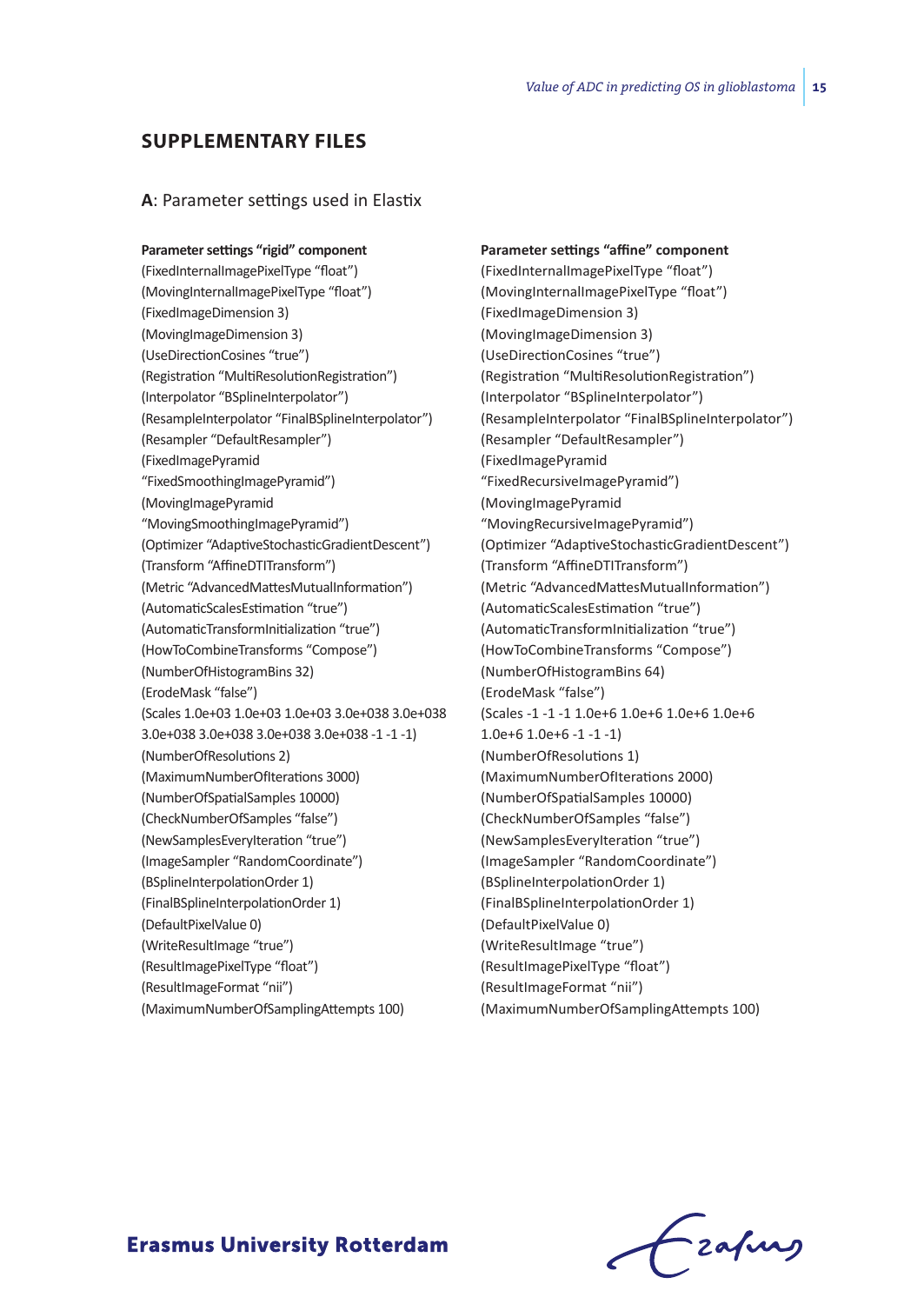#### **Parameter settings "b-spline" component**

(FixedInternalImagePixelType "float") (MovingInternalImagePixelType "float") (FixedImageDimension 3) (MovingImageDimension 3) (UseDirectionCosines "true") (Registration "MultiResolutionRegistration") (Interpolator "BSplineInterpolator") (ResampleInterpolator "FinalBSplineInterpolator") (Resampler "DefaultResampler") (FixedImagePyramid "FixedSmoothingImagePyramid") (MovingImagePyramid "MovingSmoothingImagePyramid") (Optimizer "AdaptiveStochasticGradientDescent") (Transform "BSplineTransform") (Metric "AdvancedMattesMutualInformation") (FinalGridSpacingInPhysicalUnits 30 30 30) (MovingImageDerivativeScales 0.0 1.0 0.0) (HowToCombineTransforms "Compose") (NumberOfHistogramBins 32) (ErodeMask "false") (NumberOfResolutions 1) (MaximumNumberOfIterations 5000) (NumberOfSpatialSamples 10000) (CheckNumberOfSamples "false") (NewSamplesEveryIteration "true") (ImageSampler "RandomCoordinate") (BSplineInterpolationOrder 1) (FinalBSplineInterpolationOrder 1) (DefaultPixelValue 0) (WriteResultImage "true") (ResultImagePixelType "float") (ResultImageFormat "nii") (MaximumNumberOfSamplingAttempts 5)

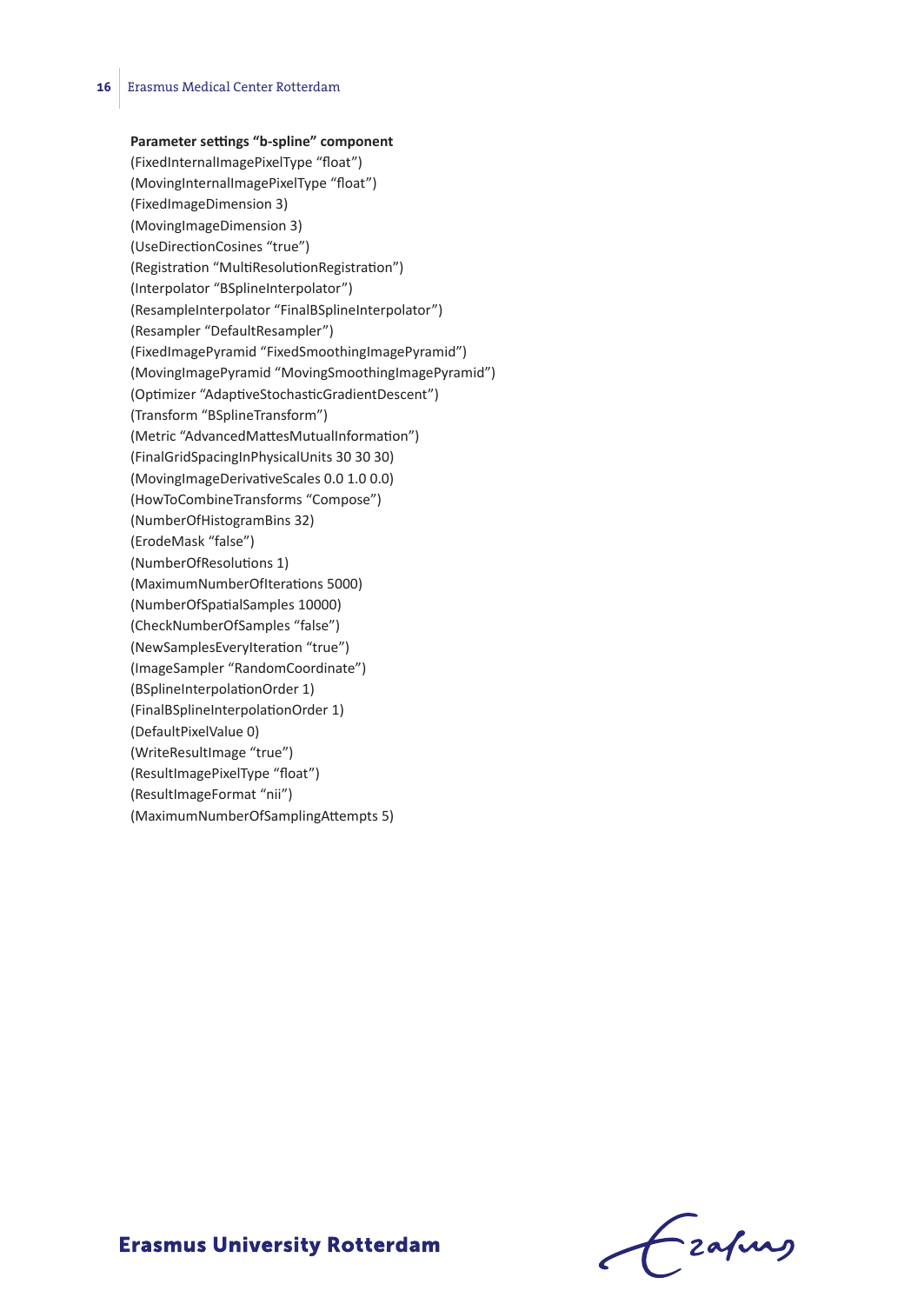| groups separately (i.e. bevacizumab + lomustine and bevacizumab-only). Hazard ratio's (HRs), 95% confidence intervals (CI) and p-values per percentage decrease |                   |                       |                  |                 |                          |         |                   |                         |            |       |                  |         |          |                |         |
|-----------------------------------------------------------------------------------------------------------------------------------------------------------------|-------------------|-----------------------|------------------|-----------------|--------------------------|---------|-------------------|-------------------------|------------|-------|------------------|---------|----------|----------------|---------|
| in ADC <sub>min</sub> at first follow-up.                                                                                                                       |                   |                       |                  |                 |                          |         |                   |                         |            |       |                  |         |          |                |         |
|                                                                                                                                                                 |                   | All treatment groups  |                  |                 | Both bevacizumab-treated |         |                   | Bevacizumab + lomustine |            |       | Bevacizumab-only |         |          | Lomustine-only |         |
| Treatment                                                                                                                                                       | $(n=108)$         |                       |                  | $groups (n=72)$ |                          |         | $(n=38)$          |                         |            | 34)   |                  |         | $(n=36)$ |                |         |
| % decrease<br><b>ADC<sub>min</sub></b>                                                                                                                          | $\widetilde{\Xi}$ | 95% CI                | p-value          | ≆               | 95% CI                   | p-value | $\widetilde{\Xi}$ | 95% CI                  | p-value    | ≆     | 95% CI           | p-value | ≝        | 95% CI         | p-value |
|                                                                                                                                                                 |                   | $0.781$ $0.52 - 1.17$ | .230             | 0.609           | 0.36-1.05                | .074    | 0.361             | $0.16 - 0.81$           | .013       | 1.110 | 0.52-2.36        | .787    | 1.653    | $0.84 - 3.26$  | .147    |
|                                                                                                                                                                 |                   | 0.731 0.49-1.09       | 122              | 0.571           | 0.34-0.96                | .038    | 0.386             | 0.18-0.82               | .014       | 0.956 | $0.47 - 1.94$    | .901    | 1.627    | $0.82 - 3.23$  | .165    |
|                                                                                                                                                                 | 0.725             | $0.49 - 1.08$         | 112              | 0.571           | 0.34-0.96                | .038    | 0.386             | 0.18-0.82               | .014       | 0.956 | $0.47 - 1.94$    | .901    | 1.900    | $0.91 - 3.95$  | .086    |
| 20                                                                                                                                                              | 0.647             | 0.43-0.97             | 032              | 0.528           | 0.32-0.88                | 016     | 0.356             | 0.17-0.75               | 007        | 0.917 | $0.46 - 1.84$    | .807    | 1.583    | $0.73 - 3.44$  | .246    |
| 22.5                                                                                                                                                            | 0.641             | 0.43-095              | 027              | 0.528           | 0.32-0.88                | .016    | 0.356             | 0.17-0.75               | <b>COO</b> | 0.917 | $0.46 - 1.84$    | .807    | 2.350    | 0.88-6.30      | .089    |
| 25                                                                                                                                                              | 0.597             | $0.40 - 0.89$         | 011              | 0.482           | 0.29-0.80                | .006    | 0.329             | 0.16-0.69               | .003       | 0.820 | 0.41-1.65        | 577     | 2.772    | $0.94 - 8.17$  | .064    |
| 27.5                                                                                                                                                            | 0.572             | 0.38-0.86             | 007              | 0.452           | 0.27-0.75                | .003    | 0.287             | 0.34-0.60               | .001       | 0.820 | 0.41-1.65        | 577     | 2.772    | $0.94 - 8.17$  | .064    |
| 30                                                                                                                                                              | 0.664             | 0.48-0.99             | <b>D40</b>       | 0.585           | 0.36-0.95                | .032    | 0.531             | $0.27 - 1.05$           | .070       | 0.754 | 0.38-1.52        | .429    | 2.772    | $0.94 - 8.17$  | .064    |
| 32.5                                                                                                                                                            |                   | $0.746$ $0.50 - 1.12$ | .147             | 0.698           | $0.44 - 1.12$            | .135    | 0.663             | $0.34 - 1.30$           | .230       | 0.901 | $0.45 - 1.81$    | .768    | 2.772    | $0.94 - 8.17$  | .064    |
| $ADC = minimum parameter$                                                                                                                                       |                   |                       | icinn maffiriant |                 |                          |         |                   |                         |            |       |                  |         |          |                |         |

**Table S1:** Findings in all enhancing lesions (n=108) for all treatment groups together, both bevacizumab-treated groups together, and the bevacizumab-treated

Table S1: Findings in all enhancing lesions (n=108) for all treatment groups together, both bevacizumab-treated groups together, and the bevacizumab-treated

ADC<sub>min</sub> = minimum apparent diffusion coefficient ADCmin = minimum apparent diffusion coefficient

Frahing